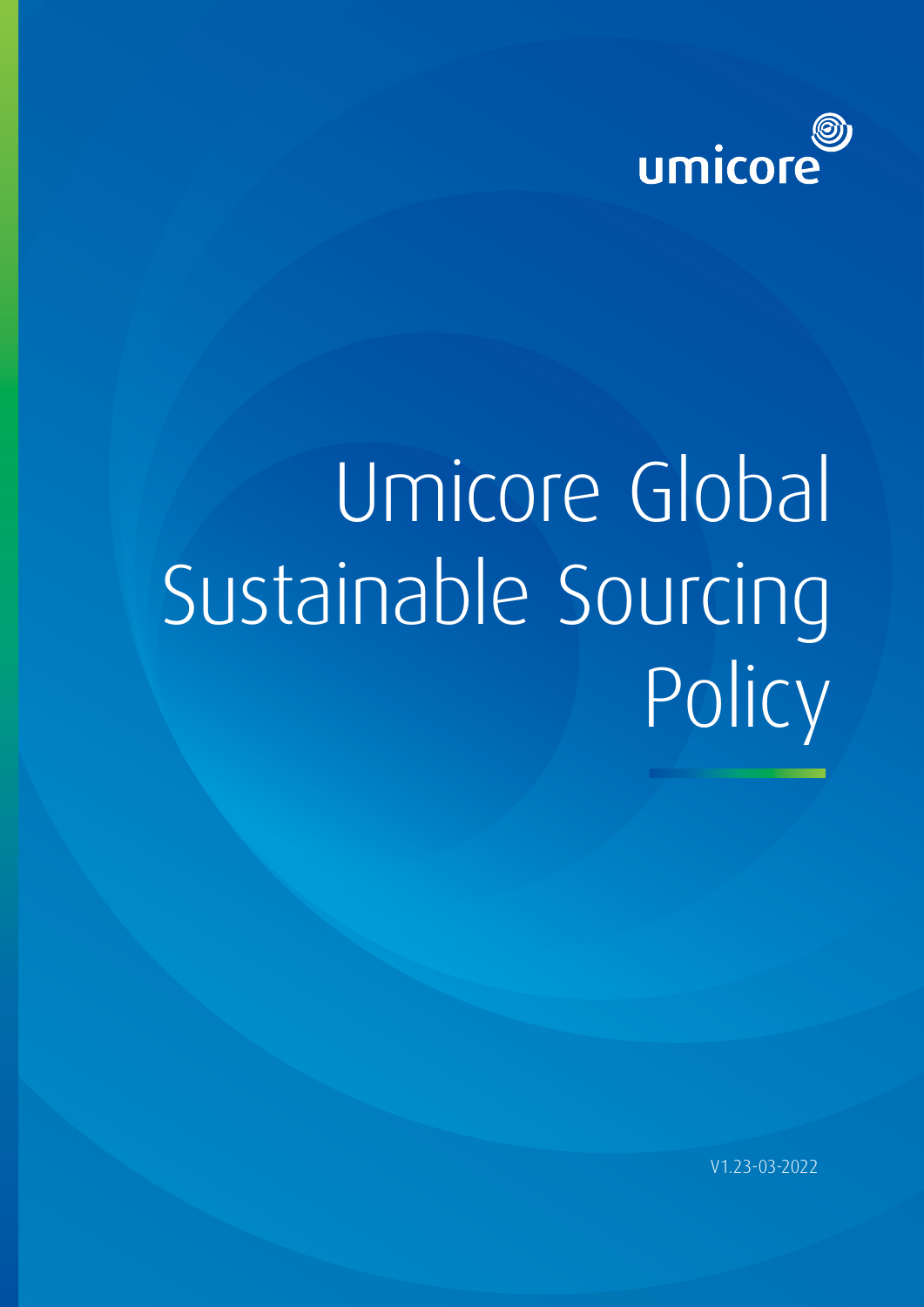# About

Umicore strives to have a positive impact. We enhance quality of life through our products and services, reducing harmful vehicle emissions, giving new life to used metals and powering the cars of the future.

The Umicore Way, is the cornerstone of everything we do at Umicore. It outlines our values of openness, innovation, respect, teamwork and commitment that are crucial to our success. It defines our mission: Materials for a Better Life.

The Umicore Global Sustainable Sourcing Policy is fully aligned with the Umicore Way, the Umicore Code of Conduct and the Global Framework Agreement on Sustainable Development between Umicore and the IndustriALL Global Union.

Umicore is committed to creating sustainable value with our global network of suppliers through a mutually beneficial relationship based on strong ethical business standards, trust and shared commitments to meet or exceed our customers' requirements. We therefore seek to do business with partners also committed to the principles of sustainable development and whose partnership supports and is aligned with our strategic ambitions.

Sustainable sourcing is one component in the Zero Harm pillar of Umicore's sustainability strategy. Umicore's Let's go for Zero strategy, which was announced in June 2021, is built using the following key pillars:

- Net Zero GHG by 2035
- Zero Harm
- Zero Inequality
- Best in class Governance

For more on our sustainability strategy, visit: [umicore.com/sustainability](https://www.umicore.com/sustainability)

Umicore pursues responsible sourcing certification wherever appropriate to highlight our best practices and to provide the necessary documentation to the increasing number of customers seeking assurance on our products.

To view our certifications, please visit: [annualreport.umicore.com](https://annualreport.umicore.com/en/2020)

This Global Sustainable Sourcing Policy defines the Umicore approach to direct and indirect procurement in line with our commitments to promote fair dealing, to ensure health and safety, and to manage impact on climate and environment in our supply.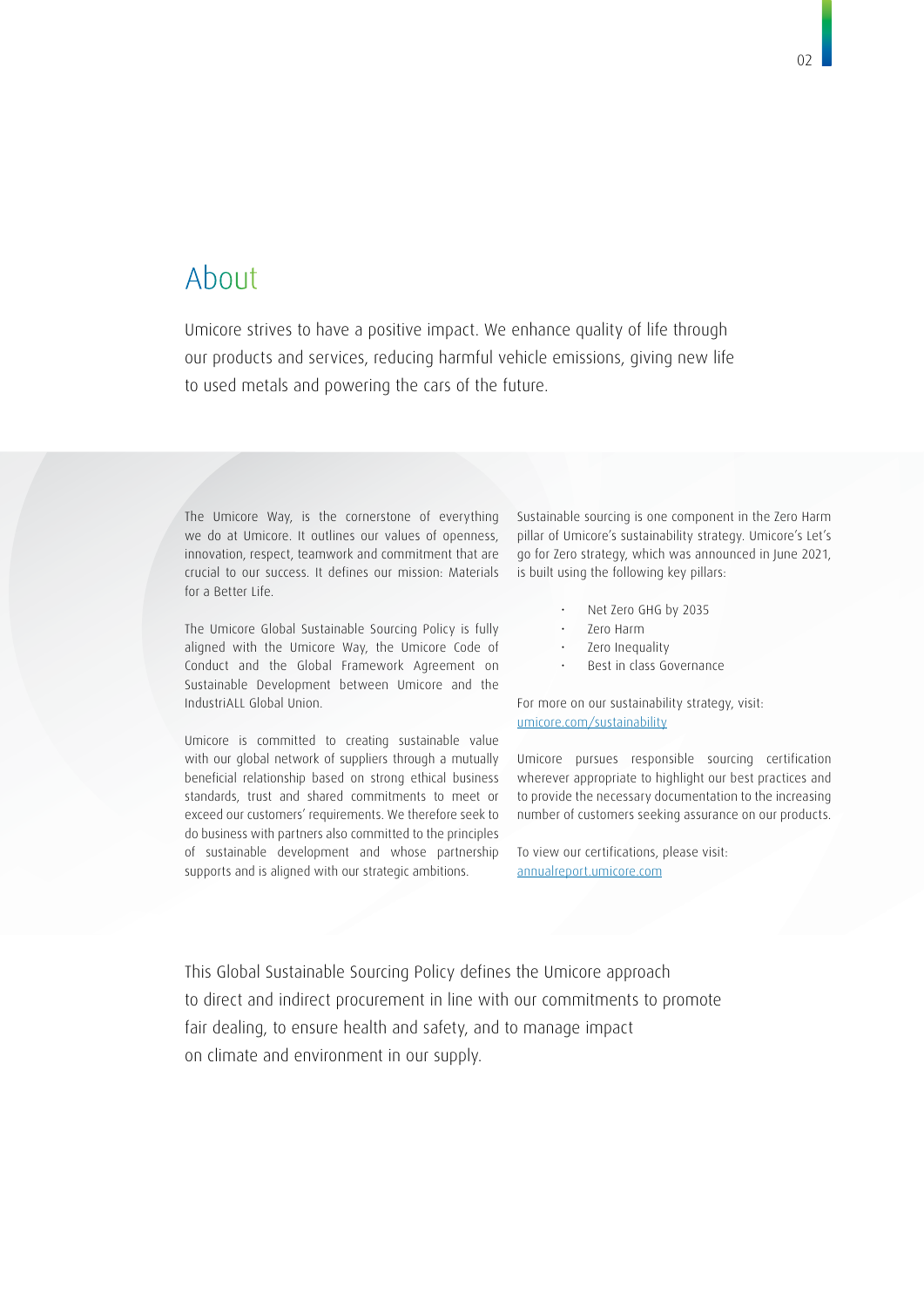#### THESE PRINCIPLES ARE APPLICABLE TO ALL OUR SUPPLIERS, AS A MINIMUM:

We expect our suppliers to be committed to business integrity, to promote the principles of sustainable procurement in their supply chain, to be compliant with international and local laws, to strive to minimize impact on climate and the environment and to respect international human rights legislation, to abolish child and forced labor and eliminate discrimination on their own sites and from their own suppliers.

Umicore utilizes a risk-based approach to determine where documentation, management systems and performance/compliance monitoring are necessary from suppliers to remain aligned with our continued commitment to sustainable and ethical sourcing. This approach includes considerations on size, business and supplier type, complexity and risk environment.

Additional considerations resulting from this risk-based approach that may apply for specific suppliers are highlighted throughout this Policy. In complement to this Policy, additional guidance exists for specific sourcing approaches, covering various aspects of sustainability including, but not limited to, environmental, health, safety, ethical or regulatory aspects.

These specific approaches include:

- [The Umicore Responsible Global Supply Chain of Minerals from Conflict Affected & High-Risk Areas](https://www.umicore.com/storage/main/responsiblesupplychainpolicy.pdf)
- [Umicore Sustainable Procurement Framework for Cobalt](https://www.umicore.com/storage/group/sustainablecobaltsupplybrochurefinal.pdf)

# Umicore's engagement to you as a supplier

#### FAIR DEALING WITH SUPPLIERS

We treat you with honesty, fairness and respect. Our purchasing activities are conducted in accordance with the highest ethical and professional standards, as set out in our Code of Conduct.

#### TRANSPARENCY & COMMUNICATION

We take the engagement to report on a regular and consistent basis, both internally and externally, on our sustainable development supply chain project. In addition, we will provide feedback to suppliers regarding improvements in their sustainable development performance.

#### IMPARTIAL SELECTION

We select suppliers based on objective criteria such as technical specifications, quality, price, service and technology, environmental and social impact.

#### RELATIONS WITH LOCAL COMMUNITIES

We seek to include smaller-sized and local suppliers in our procurement processes, wherever possible, to support the local economy.

#### HEALTH & SAFETY

We will apply the same health & safety standards to all contractors working on our sites as the ones we apply to our own employees.

Our relationships with suppliers and customers are essential elements in building financial and economic value and play a key role in the promotion of social and environmental best practice.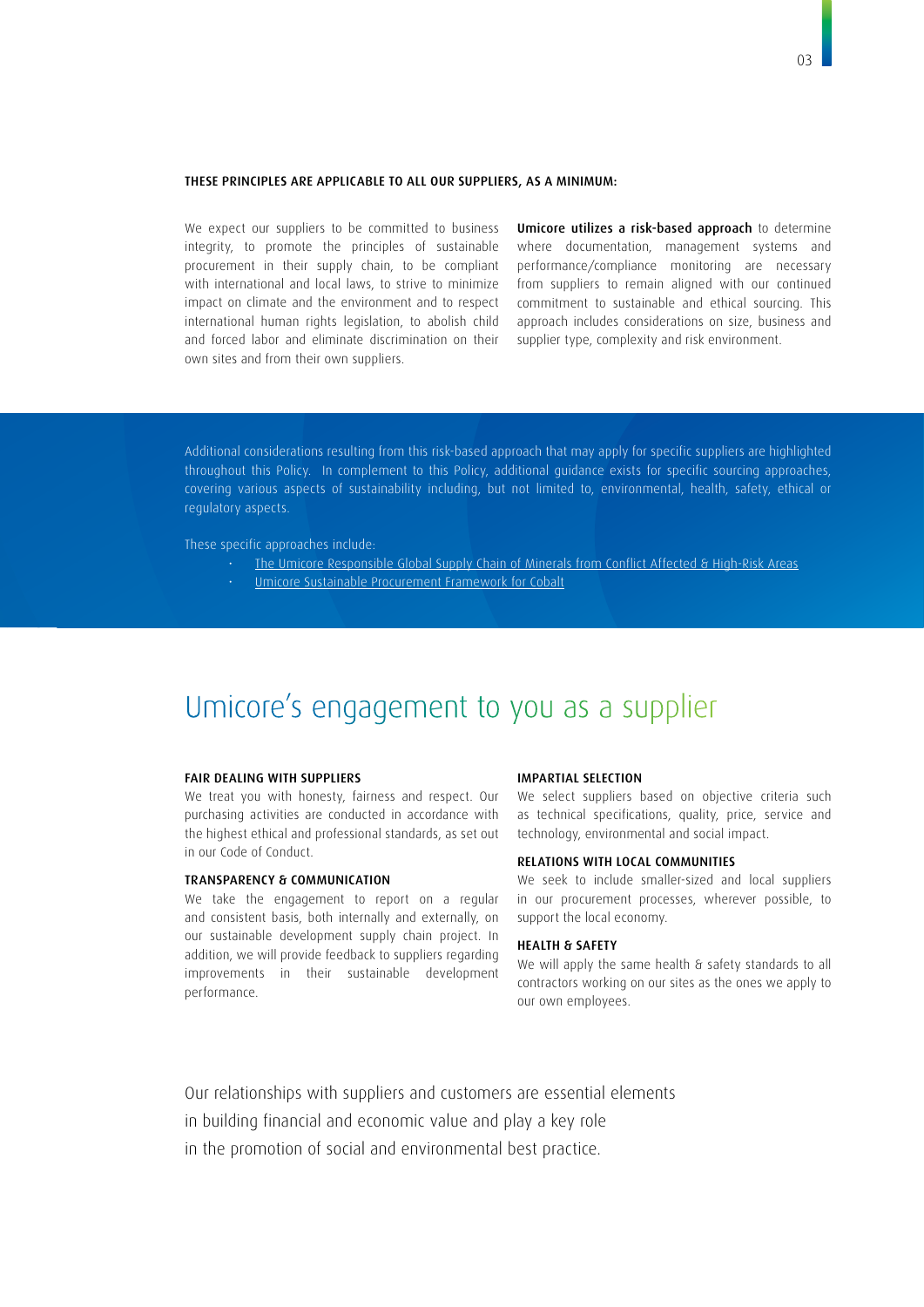### Your engagement to Umicore

# **Business Integrity**

CORE PRINCIPLES, FOR ALL SUPPLIERS

#### LAWS & REGULATIONS

You apply the highest standards of business and personal ethics and comply with all applicable laws and regulations in the countries where you operate. These include, but are not limited to export control regulations, economic sanctions, anti-money laundering and competition laws and regulations.

#### CONFLICT OF INTEREST, CORRUPTION, FRAUD & ANTI-COMPETITIVE PRACTICES

You are committed to work against all forms of corruption, extortion, fraud and bribery.

You do not offer any benefit to Umicore employees to facilitate your business with Umicore.

If you execute works at the request of or for an Umicore employee involved in any procurement decision-making process, you will inform and disclose this information to the site general management prior to execution.

#### TRANSPARENCY & ACCOUNTABILITY

You are committed to transparency and accountability in your business dealings and strive to detect and prevent illegal and unethical activities conducted through commercial transactions via the screening of your business partners, transactions and materials. You commit to collaborate in screenings conducted by Umicore of which you are the subject.

*We strongly advocate for our suppliers to foresee a process for their stakeholders to report grievances and ensure an anti-retaliation mechanism. Umicore invites all stakeholders to report concerns* 

*or complaints about Umicore's business approach, or that of its suppliers, using our [Grievance contact](https://www.umicore.com/en/contact/) [form.](https://www.umicore.com/en/contact/) Such complaints can be made anonymously.*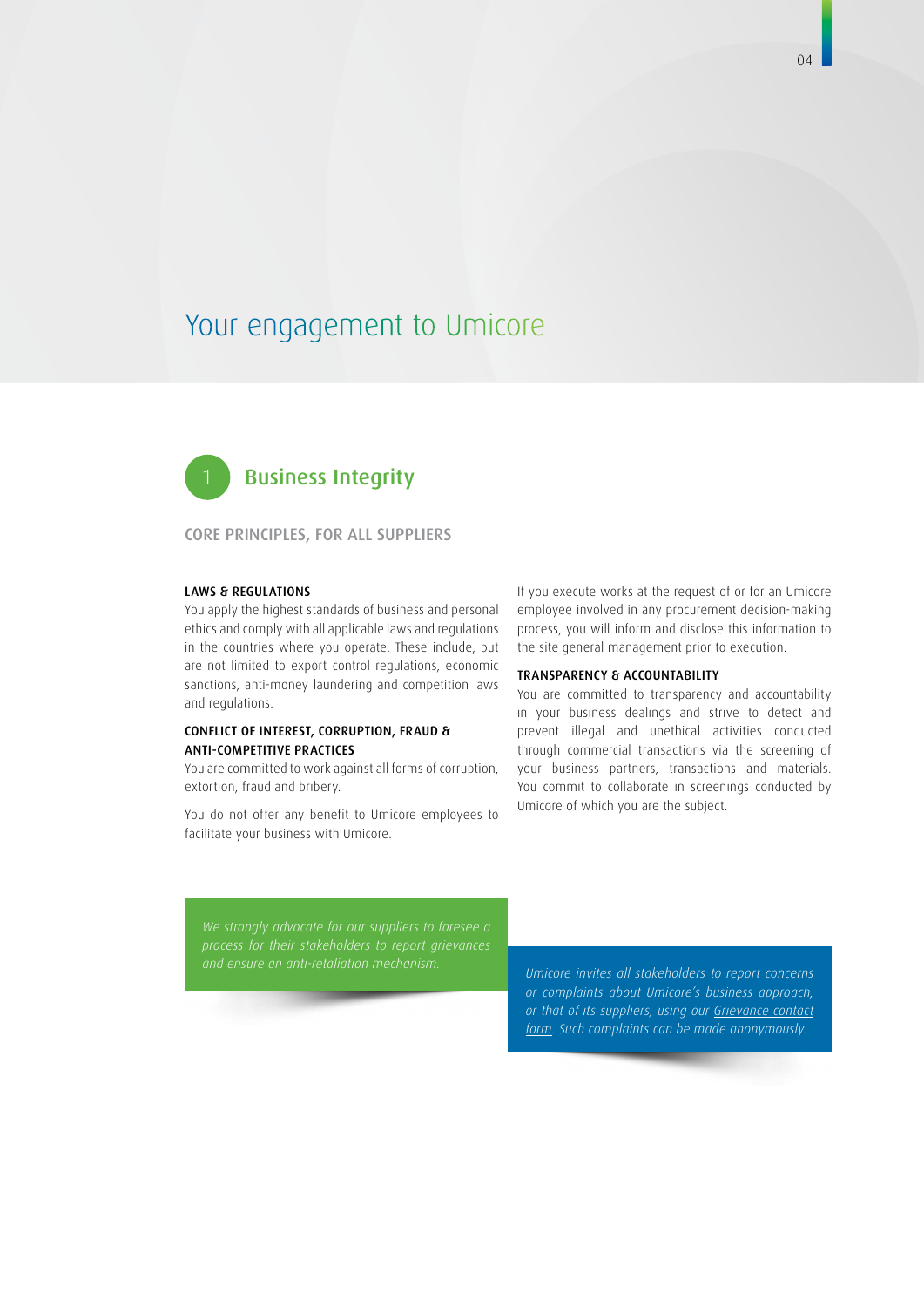# 2 Labor & Human Rights

#### CORE PRINCIPLES, FOR ALL SUPPLIERS

You respect the ILO's Declaration on Fundamental Principles and Rights at Work and the international law on Human Rights. You are not complicit in Human Rights abuses. You do not compromise on a safe and healthy working environment.

In this context, you define and implement a policy, a management system and/or practices to ensure respect for the following principles on your sites:

- Abolition of child labor.
- Elimination of any form of forced or compulsory labor.
- Freedom from torture and inhumane or degrading treatment.
- Freedom of association and the right to collective bargaining.
- Promotion of diversity and inclusion, of equal opportunity, and elimination of discrimination and harassment, ensuring fair treatment in the workplace. Diversity includes gender, religion, race, national or ethnic origin, cultural background, social group, disability, sexual orientation, marital status, age or political opinion.
- Compliance with all applicable laws regarding wages, benefits and working hours (including overtime).
- Employee and contractor health and safety, with a management system that defines clear guidelines for risk analysis and risk management measures, including the provision of personal protective equipment, and an emergency response.

If you are operating on one of Umicore's industrial sites, the minimum age of any of your employees will be 18 years, except in the framework of internships or vocational training programs, organized in cooperation with schools and training institutes or approved by the competent authority.

#### FOR SPECIFIC RAW MATERIALS SUPPLIERS

Based on our risk assessment, we may also require from specific suppliers to be signatories to, or be committed to alignment with, the Voluntary Principles on Security and Human Rights.

*We strongly advocate for our suppliers to foster a working environment training and development opportunities, where rewards are in relation to the contribution made by the employee, and where employees can engage*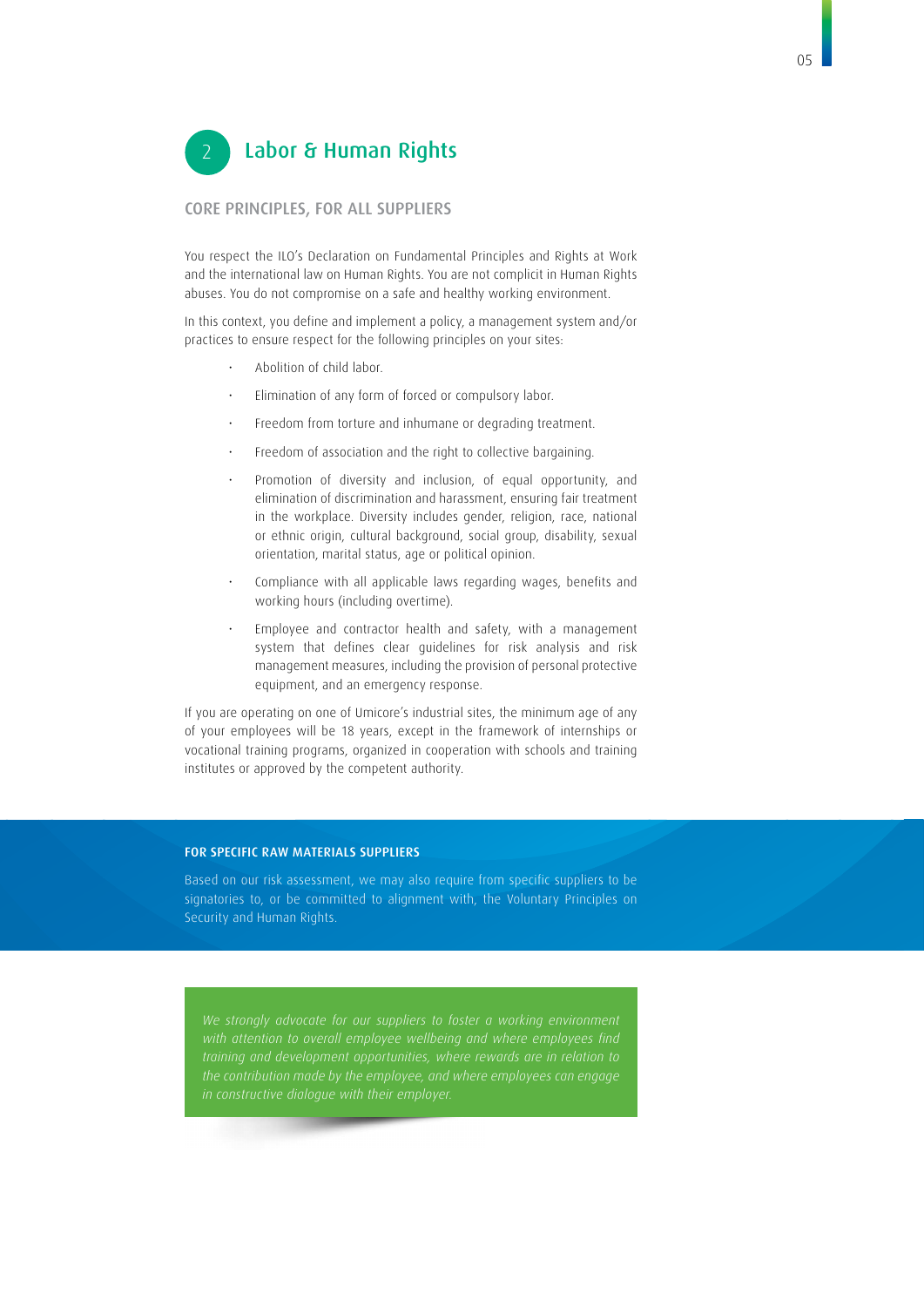

#### CORE PRINCIPLES, FOR ALL SUPPLIERS

You comply with the applicable environmental laws and regulations in the territories in which you operate, and you possess all the necessary environmental permits and registrations, as a minimum standard.

You strive to minimize environmental impact, including on climate, while safeguarding the health and safety of your employees and of the public.

You maintain an environmental management system which enables you to continuously improve environmental performance. Documentation about this management system is updated and available.

You have procedures in place to prevent incidents. Your procedures are designed to mitigate consequences on the environment, should an incident occur. You identify and assess potential emergency situations and you implement an emergency response procedure to minimize their impact.

#### FOR SPECIFIC RAW MATERIALS SUPPLIERS

Based on our risk assessment, we may also require some of the following from specific suppliers:

- You characterize and monitor the emissions  $\cdot$ to water and air of substances with a potential adverse effect on humans or the environment.
- You reduce solid waste generation through prevention, reduction, recycling and reuse.
- You characterize and monitor the emissions of greenhouse gases. You define targets and roadmaps for GHG emissions reduction, striving to be in line with the latest IPCC recommendation/Paris agreement.
- You monitor the water consumption, identify the areas affected by water stress and develop plans to reduce water consumption with a specific focus on these areas.
- You manage natural resources efficiently. You improve energy efficiency and increase the use of renewable energy.
- Any hazardous products or materials that you produce are always accompanied with up-todate environmental information by way of an appropriate material safety data sheet.
- You identify and assess the potential impact of your operations on the neighborhood and take the appropriate measures to minimize if not avoid any adverse impact be it on the health of local residents or the environment.
- You understand the connection between your business activity and biodiversity and, as relevant, act to safeguard biodiversity.

*We strongly advocate for our suppliers to offer products with the lowest possible climate and environmental impacts from production, use and at end-of-life.*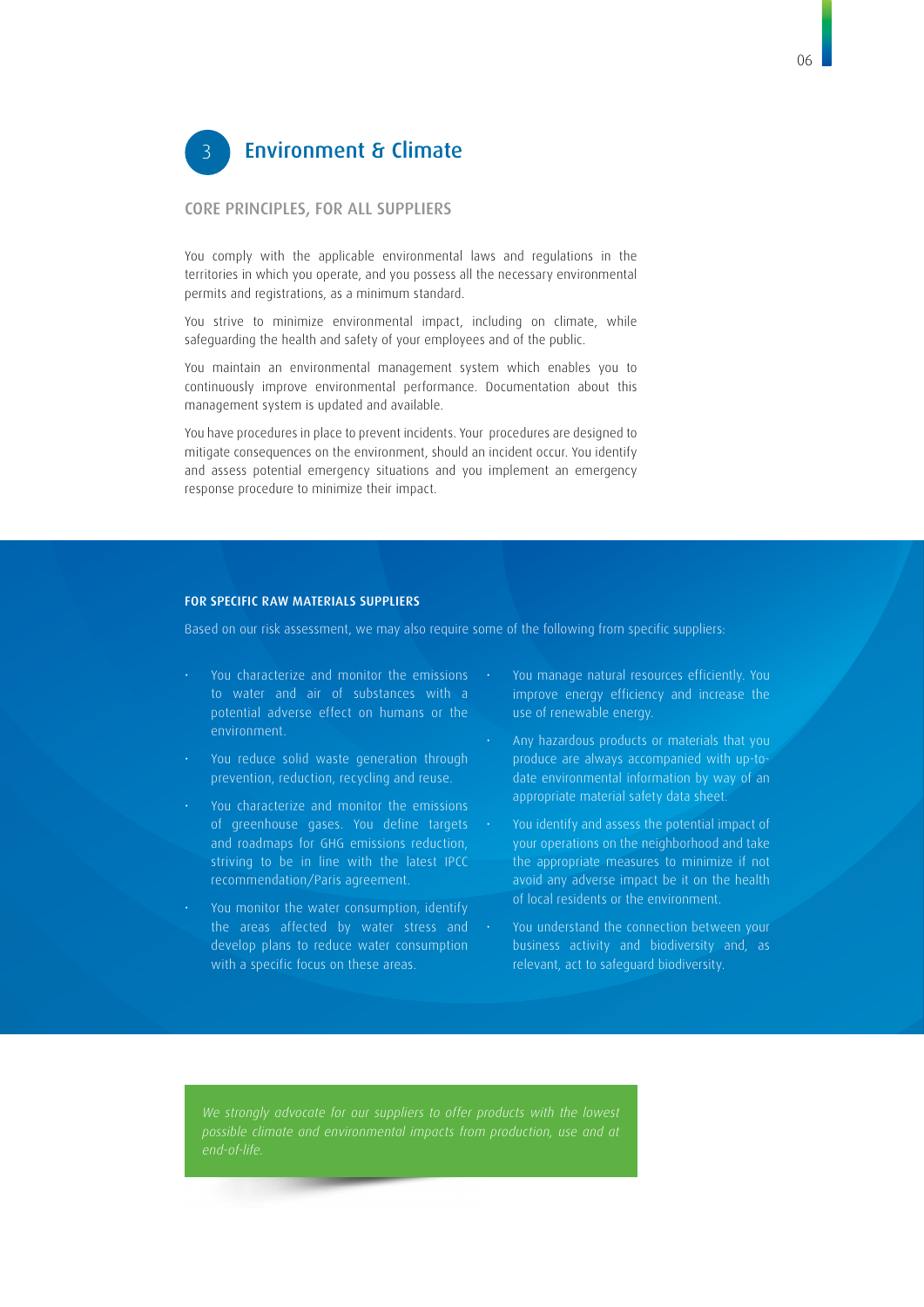

#### CORE PRINCIPLES, FOR ALL SUPPLIERS

Due diligence begins with knowing your supplier. You understand your supply chain. You identify and you register your direct suppliers. You promote and communicate the principles of sustainable sourcing and procurement as stated in this Policy in your own supply chain.

Umicore pursues responsible sourcing certification wherever appropriate to highlight our best practices and to provide the necessary documentation to the increasing number of customers seeking assurance on our products. To view our certifications, please visit: [annualreport.umicore.com](https://annualreport.umicore.com/en/2020).

See also:

- [The Umicore Responsible Global Supply Chain of Minerals from](https://www.umicore.com/storage/main/responsiblesupplychainpolicy.pdf)  [Conflict Affected & High-Risk Areas](https://www.umicore.com/storage/main/responsiblesupplychainpolicy.pdf)
- [The Umicore Sustainable Procurement Framework for Cobalt](https://www.umicore.com/storage/group/sustainablecobaltsupplybrochurefinal.pdf)

#### FOR SPECIFIC RAW MATERIALS SUPPLIERS

Based on our risk assessment, we may also require some of the following from specific suppliers:

- You comply or undertake to comply with  $\cdot$ Umicore guidelines/policies where Umicore has created dedicated guidelines, guidance, policies for suppliers of specific raw materials.
- When extracting, sourcing, transporting, trading, handling or exporting minerals from conflict-affected and high-risk areas, you comply with the specific Umicore guidance for Responsible global supply chain of minerals from conflict-affected and high-risk areas.
- You communicate to your suppliers about the need for them to comply with the ILO's Declaration on Fundamental Principles and Rights at Work and the international law on human rights.
- You provide additional information and commitments to comply with our own responsible sourcing certifications and due diligence schemes.

*We strongly advocate for our suppliers to adopt a supplier policy and to*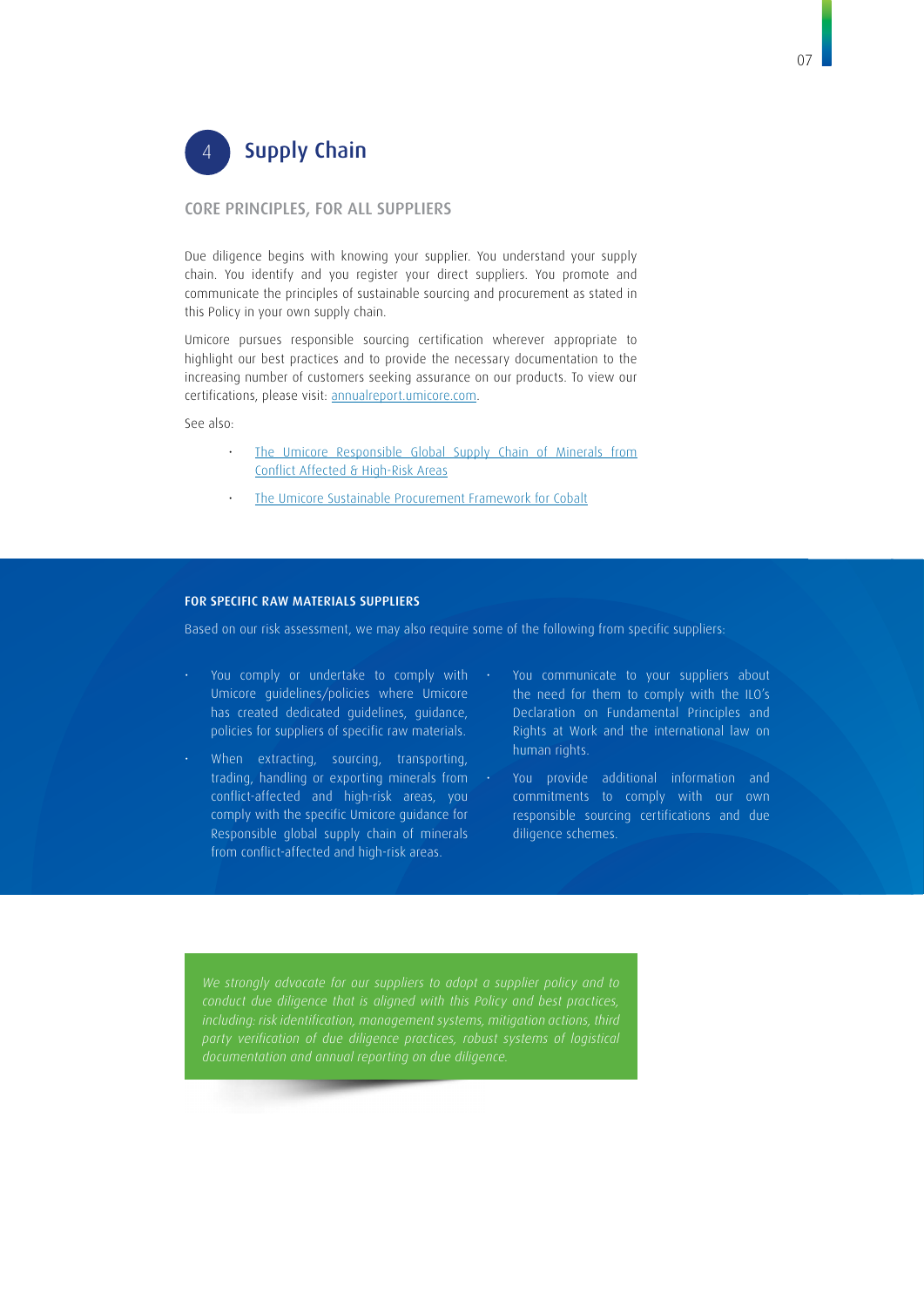# **Monitoring**

#### ADHERENCE TO THE POLICY

To adhere to this Policy, we ask that you provide a signed letter of commitment to your Umicore business contact.

#### IMPLEMENTATION

The Policy is the foundation of our relationship with our suppliers, and we follow-up on the implementation and on compliance.

You therefore undertake to maintain the documentation necessary to demonstrate compliance with this Policy and accept:

- To respond promptly to reasonable inquiries from our procurement representatives regarding implementation of the principles of this Policy, and, if applicable and necessary:
	- To complete a self-assessment question-naire, based on this Policy and to provide proof of any statements made therein.
	- To answer requests either from Umicore or through a third party – to conduct site visits and/or audits to verify compliance with this Policy or elements thereof, as a result of the self-assessment process or of the inquiries.
- That, should elements of this Policy not be met, you are required to provide satisfactory explanation and/or evidence that corrective action is planned to amend the situation and prevent any recurrence. Your Umicore contact may support you in defining a corrective action.

Lack of cooperation from your side may result in the reconsideration of the business relationship.

#### POLICY REVIEW

To continuously improve our contribution to a more sustainable world, Umicore commits to ensure that this Policy reflects customer and supplier feedback and reflects consideration of material societal challenges, with a review at least every 5 years. Any change shall be communicated to our suppliers.

#### **CONTACT**

For any question or remark concerning this policy and its implementation please contact your Umicore business contact.

#### GRIEVANCE MECHANISM

Umicore invites all stakeholders to report concerns or complaints about Umicore's business approach, or that of its suppliers, using our [Grievance contact form.](https://www.umicore.com/en/contact/) Such complaints can be made anonymously.

#### **REFERENCES**

- *• The Umicore Way <https://www.umicore.com/en/about/the-umicore-way>*
	- *• The Umicore Code of Conduct [http://www.umicore.com/en/governance/code-of-conduct](https://www.umicore.com/en/investors/governance/documents/code-of-conduct/)*
	- *• Universal Declaration of Human Rights [https://www.un.org/en/universal-declaration-human-rights](https://www.un.org/en/universal-declaration-human-rights/)*
- *• ILO Declaration on Fundamental Principles and Rights at Work <http://www.ilo.org/declaration/lang--en/index.htm>*
- *• Guidelines on occupational safety and health management systems ILO-OSH 2001 [http://www.ilo.org/public/english/](http://www.ilo.org/public/english/protection/safework/managmnt/guide.htm ) [protection/safework/managmnt/guide.htm](http://www.ilo.org/public/english/protection/safework/managmnt/guide.htm )*
- *• Eco-Management and Audit Scheme (EMAS) [http://ec.europa.eu/environment/emas/index\\_en.htm](https://ec.europa.eu/environment/emas/index_en.htm)*
- *• ISO 14000 series environmental management systems https://www.iso.org/iso-14001-environmental-management. html*
- *• OHSAS 18001 Health and Safety Systems [https://www.bsigroup.com/en-GB/ohsas-18001-occupational-health-and](https://www.bsigroup.com/en-GB/ohsas-18001-occupational-health-and-safety)[safety](https://www.bsigroup.com/en-GB/ohsas-18001-occupational-health-and-safety)*
- *• OECD Due Diligence Guidance for Responsible Supply Chains of Minerals from Conflict-Affected and High-Risk Areas <https://www.oecd-ilibrary.org>*
- *• Grievance mechanism [https://www.umicore.com/en/contact](https://www.umicore.com/en/contact/) or [grievances@umicore.com](mailto:grievances%40umicore.com?subject=)*